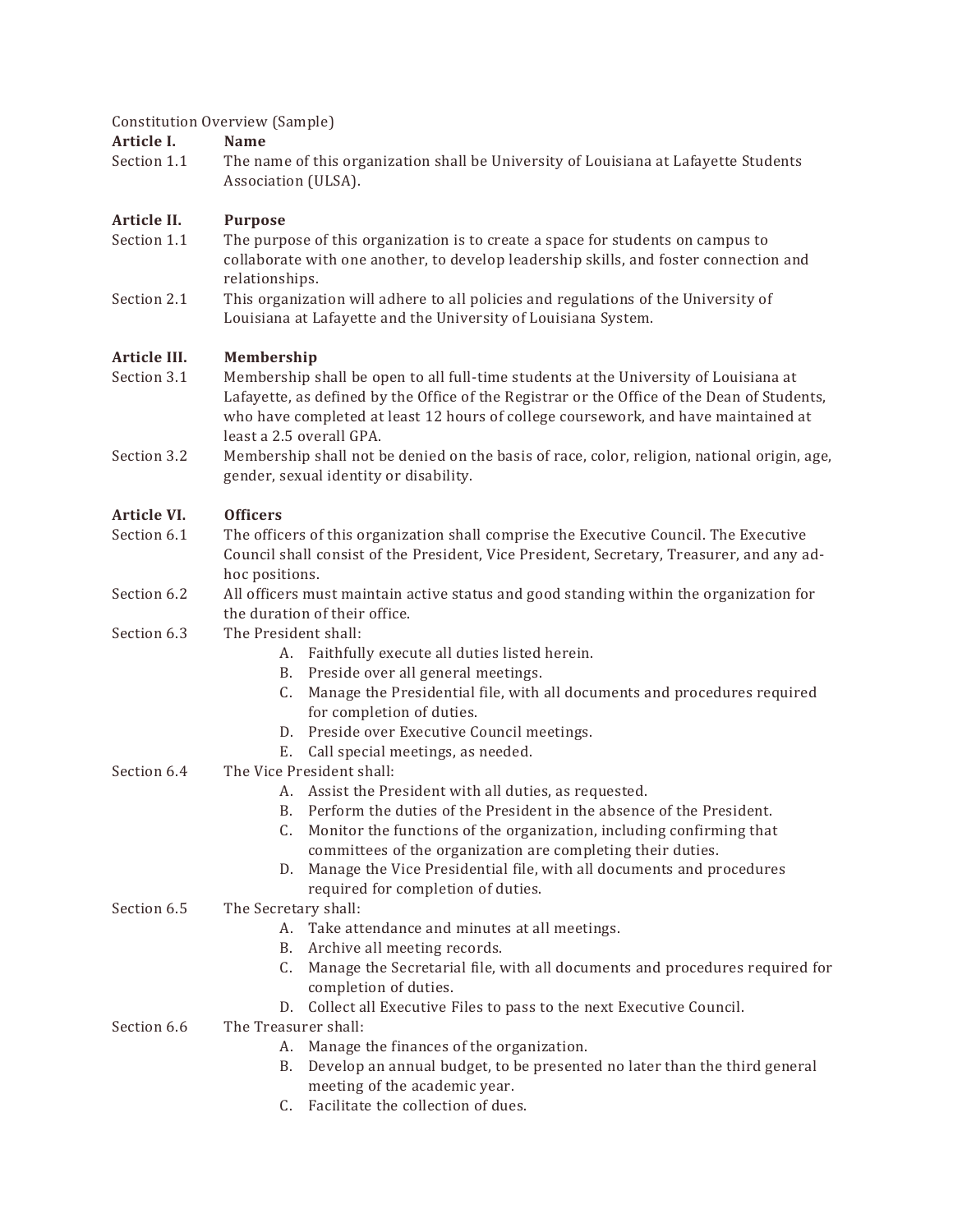|              | D. Facilitate necessary fundraisers for the organization.                                                               |
|--------------|-------------------------------------------------------------------------------------------------------------------------|
|              | Manage the Treasurer file, with all documents and procedures required for<br>Е.                                         |
|              | completion of duties.                                                                                                   |
| Section 6.7  | Ad-hoc positions shall be presented, as needed by the President, pending a simple                                       |
|              | majority vote by the active membership at a general meeting in which quorum is                                          |
|              | present.                                                                                                                |
| Section 6.8  | Ad-hoc positions shall be filled by the process described in Article IV.                                                |
| Article IV.  | <b>Elections and Removal</b>                                                                                            |
| Section 6.1  | To run for an officer position, the student must have been an active member in good                                     |
|              | standing with the organization during the previous semester.                                                            |
| Section 6.2  | Active members of the organization may nominate a student for each position from the                                    |
|              | open floor during the general meeting no less than one week before elections. Each                                      |
|              | nomination must be seconded. Students may self-nominate.                                                                |
| Section 6.3  | During the period between nominations and elections, students may campaign for their                                    |
|              | position.                                                                                                               |
| Section 6.4  | Elections shall be held no less than 2 weeks before the last meeting of the academic year.                              |
|              | Officers shall be elected by a sixty percent vote in a general meeting where quorum is                                  |
|              | present.                                                                                                                |
| Section 6.5  | The incoming officer board shall be inducted at the last general meeting of the semester.                               |
| Section 6.6  | Ad-hoc positions shall be filled by nomination. Students may self-nominate.                                             |
| Section 6.7  | Voting for ad-hoc positions shall be at the general meeting in which nominations are                                    |
|              | taken.                                                                                                                  |
| Section 6.8  | Ad-hoc positions shall be elected by a sixty percent vote in a meeting in which quorum is                               |
|              | present.                                                                                                                |
| Section 6.8  | An officer or member can be removed from office for a dereliction of duties or failure to                               |
|              | maintain requirements of membership.                                                                                    |
| Section 6.9  | An active member or officer of the organization must make the motion to remove an                                       |
|              | officer or member from office at a general meeting. The motion must include reasons for                                 |
| Section 6.10 | removal from office or organization.<br>The removal hearing must be held at least 3 business days, and not more than 10 |
|              | business days after the meeting at which the motion was made. The meeting may be at a                                   |
|              | general meeting or a special meeting. The active members must be informed of the                                        |
|              | meeting no less than 48 hours in advance.                                                                               |
| Section 6.11 | The removal hearing shall be presided over by the highest ranking officer not involved                                  |
|              | in the proceedings. The officer or member in question and the member motioning for                                      |
|              | removal may make their arguments. Anyone present may speak in support of either                                         |
|              | party.                                                                                                                  |
| Section 6.12 | Removal of office shall be voted on by active members via secret ballot, and shall be                                   |
|              | passed by a two-thirds majority where quorum is present.                                                                |
| Section 6.13 | Upon removal, officer shall become an active member and may not run for office for one                                  |
|              | academic year.                                                                                                          |
| Section 6.14 | Upon removal, an active member shall be removed from the organization, and forfeits                                     |
|              | any rights and responsibilities of the organization. The student may not re-join the                                    |
|              | organization for one academic year.                                                                                     |
|              |                                                                                                                         |
| Article VII. | <b>Advisor</b>                                                                                                          |
| Section 7.1  | The advisor of this organization shall be a full-time faculty or staff member of the                                    |
|              | University of Louisiana at Lafayette.                                                                                   |
| Section 7.2  | The advisor shall support and advise this organization by regularly attending                                           |
|              | organization meetings and meeting with officers and members as needed.                                                  |
|              |                                                                                                                         |